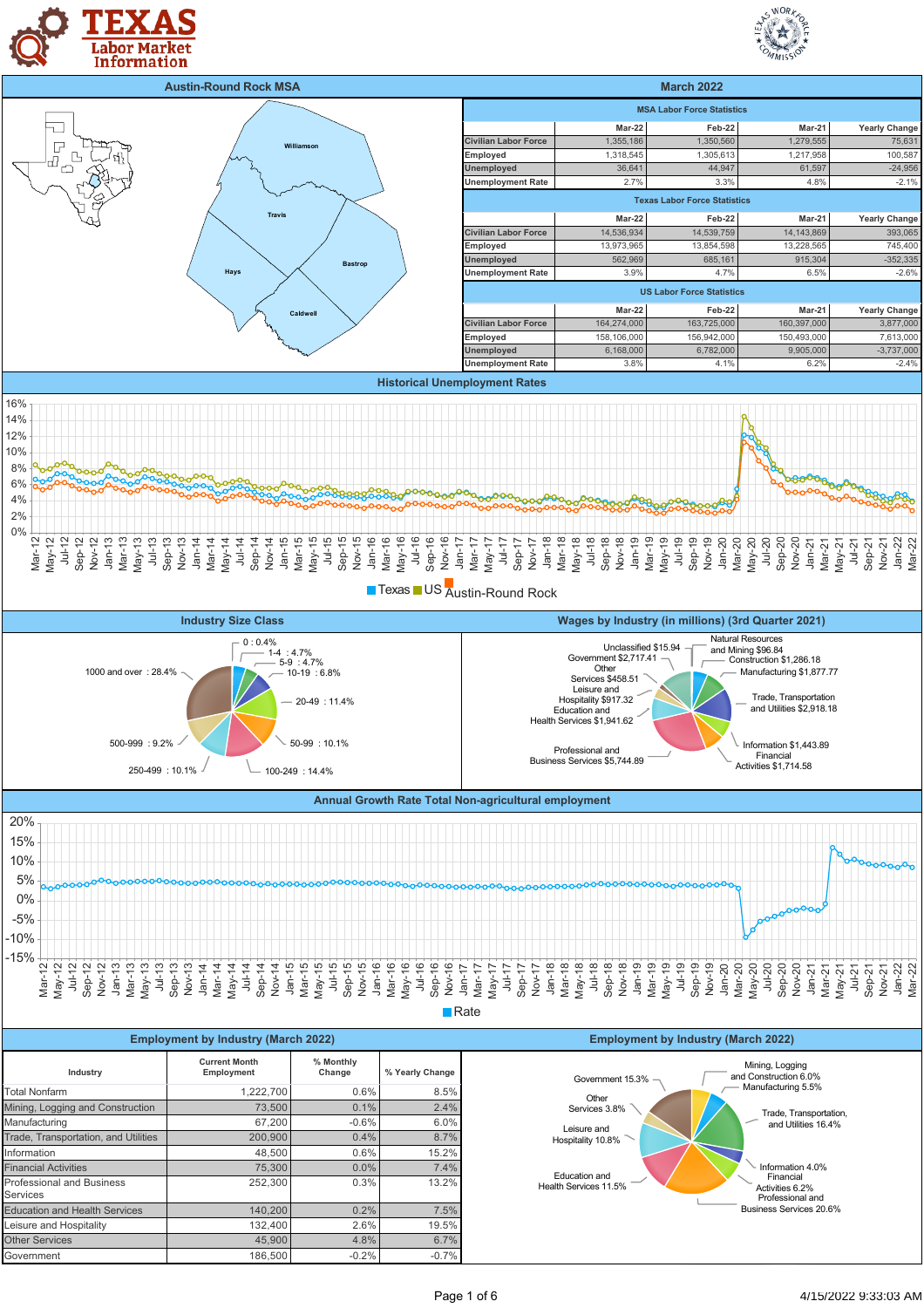





| Texas US Austin-Round Rock |                |            |             |
|----------------------------|----------------|------------|-------------|
| <b>Months</b>              | <b>MSA</b>     | Texas      | US          |
| Mar-22                     | 2.7            | 3.9        | $3.8\,$     |
| Feb-22                     | $3.3\,$        | 4.7        | 4.1         |
| $Jan-22$                   | 3.3            | 4.8        | 4.4         |
| Dec-21                     | 2.9            | 4.2        | 3.7         |
| $Nov-21$                   | 3.2            | 4.5        | 3.9         |
| Oct-21                     | 3.4            | 4.8        | 4.3         |
|                            | 3.6            | 5.1        | 4.6         |
| Sep-21<br>Aug-21<br>Jul-21 | $3.8\,$        | 5.5        | 5.3         |
|                            | 4.1            | 5.8        | 5.7         |
| $Jun-21$                   | 4.5            | 6.3        | 6.1         |
| May-21                     | 4.1            | 5.7        | 5.5         |
| Apr-21                     | 4.3            | 5.9        | 5.7         |
| Mar-21                     | 4.8            | 6.5        | 6.2         |
| Feb-21                     | 5.1            | 6.8        | 6.6         |
| Jan-21                     | 5.2            | 7.0        | 6.8         |
| Dec-20                     | 4.9            | 6.7        | 6.5         |
| <b>Nov-20</b>              | $5.0\,$        | 6.8        | 6.4         |
| Oct-20                     | $5.0\,$<br>5.9 | 6.6        | 6.6         |
| Sep-20                     | 6.3            | 7.6<br>7.9 | 7.7         |
| Aug-20<br>Jul-20           | 8.0            | 9.8        | 8.5<br>10.5 |
|                            | 8.9            | 10.5       | 11.2        |
| Jun-20<br>May-20           | 10.5           | 11.8       | 13.0        |
| Apr-20                     | 11.2           | 12.1       | 14.4        |
| Mar-20                     | 4.1            | 5.4        | 4.5         |
| Feb-20                     | 2.6            | 3.4        | 3.8         |
| $Jan-20$                   | 2.7            | 3.7        | 4.0         |
| Dec-19                     | 2.4            | 3.2        | 3.4         |
| <b>Nov-19</b>              | 2.5            | 3.3        | 3.3         |
| Oct-19                     | $2.6\,$        | 3.3        | 3.3         |
| Sep-19                     | 2.7            | $3.5\,$    | 3.3         |
| Aug-19<br>Jul-19           | 2.9            | 3.7        | 3.8         |
|                            | 3.0            | 3.9        | 4.0         |
| <b>Jun-19</b>              | 2.9            | 3.8        | 3.8         |
| May-19                     | 2.4            | 3.1        | 3.4         |
|                            | 2.4            | 3.1        | 3.3         |
| Apr-19<br>Mar-19           | 2.7            | 3.5        | 3.9         |
| Feb-19                     | 2.9            | 3.8        | 4.1         |
| Jan-19                     | 3.3            | $4.2\,$    | 4.4         |
| Dec-18                     | 2.8            | 3.6        | 3.7         |
| <b>Nov-18</b>              | 2.8            | 3.5        | 3.5         |
| Oct-18                     | 2.8            | 3.6        | 3.5         |
|                            | 3.0            | 3.8        | 3.6         |
|                            | 3.1            | 4.0        | 3.9         |
| Sep-18<br>Aug-18<br>Jul-18 | 3.2            | 4.1        | 4.1         |
| Jun-18<br>May-18           | 3.3            | 4.3        | 4.2         |
|                            | 2.7            | 3.6        | 3.6         |
| Apr-18<br>Mar-18           | 2.8            | 3.7        | 3.7         |
|                            | 3.1            | 4.1        | 4.1         |
| Feb-18                     | 3.1            | 4.2        | 4.4         |
| Jan-18                     | 3.1            | 4.3        | $4.5\,$     |
| Dec-17<br>Nov-17<br>Oct-17 | 2.8            | 3.8        | 3.9         |
|                            | 2.9            | 3.9        | 3.9         |
|                            | 2.8            | 3.8        | 3.9         |

SWORKS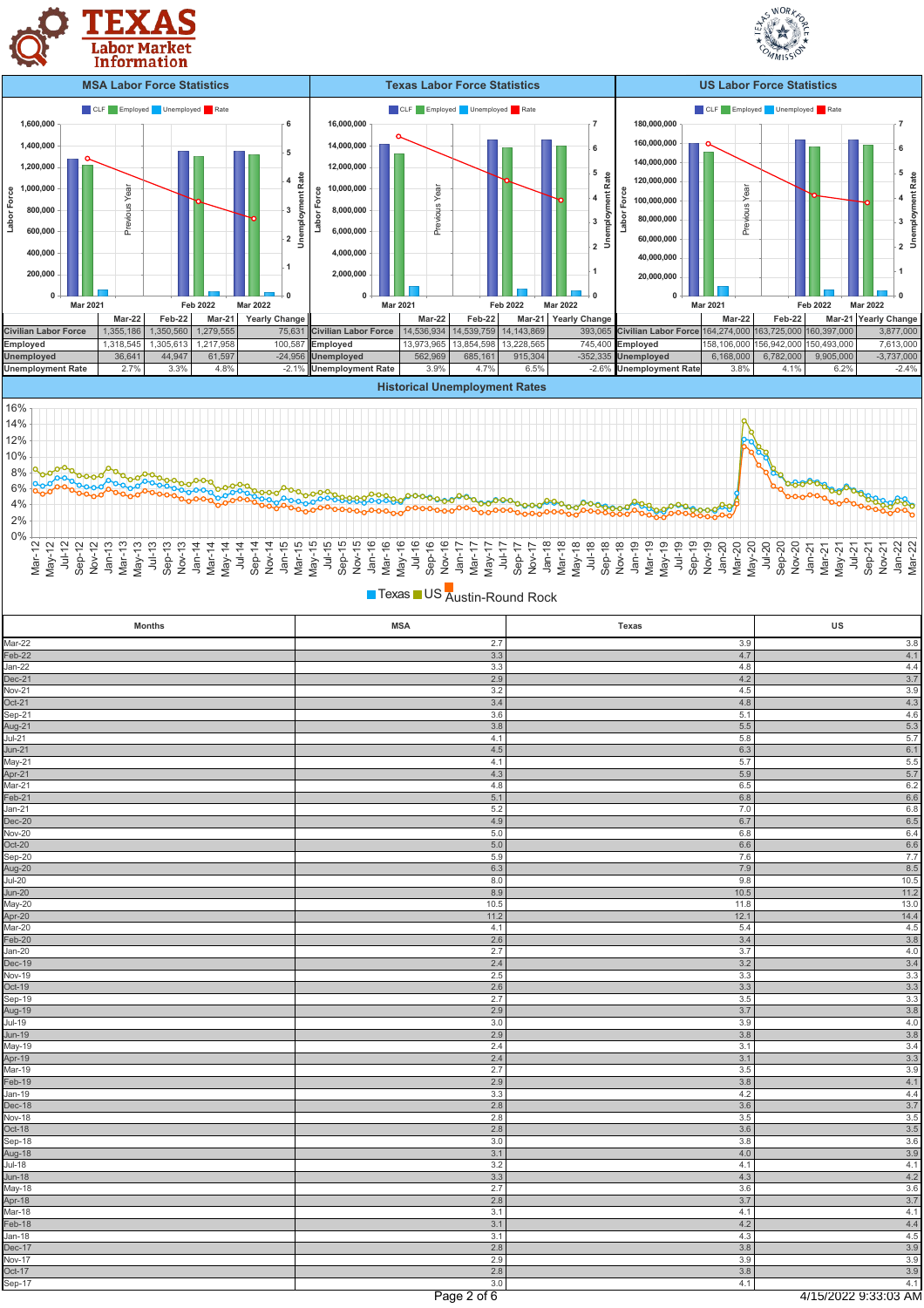



| <b>Months</b>                                                                          | <b>MSA</b>     | Texas          | US                |
|----------------------------------------------------------------------------------------|----------------|----------------|-------------------|
| Aug-17<br>Jul-17                                                                       | 3.3            | 4.5            | 4.5               |
|                                                                                        | 3.3            | 4.5            | $4.6\,$           |
| Jun-17<br>May-17                                                                       | 3.3<br>3.0     | 4.6<br>4.2     | 4.5<br>4.1        |
|                                                                                        | 3.0            | 4.2            | 4.1               |
| Apr-17<br>Mar-17                                                                       | 3.4            | 4.6            | 4.6               |
| Feb-17                                                                                 | 3.6            | $5.0$          | 4.9               |
| Jan-17<br>Dec-16<br>Nov-16                                                             | 3.6            | 5.0            | 5.1               |
|                                                                                        | 3.2            | 4.6            | $4.5\,$           |
|                                                                                        | 3.2            | 4.5            | 4.4               |
| Oct-16<br>Sep-16                                                                       | 3.3<br>3.5     | 4.6<br>4.9     | 4.7<br>4.8        |
|                                                                                        | 3.5            | 5.0            | 5.0               |
| Aug-16<br>Jul-16                                                                       | 3.6            | 5.1            | 5.1               |
|                                                                                        | 3.5            | 5.0            | 5.1               |
|                                                                                        | 2.9            | 4.3            | $4.5\,$           |
| <u>Jun-16</u><br>May-16<br>Apr-16<br>Mar-16                                            | 2.9            | 4.3            | 4.7               |
|                                                                                        | 3.2            | 4.5<br>4.4     | 5.1               |
| Feb-16<br>Jan-16                                                                       | 3.2<br>3.3     | 4.5            | $5.2\,$<br>5.3    |
| <b>Dec-15</b>                                                                          | $3.0\,$        | 4.2            | $4.8\,$           |
| <b>Nov-15</b>                                                                          | 3.2            | 4.4            | 4.8               |
|                                                                                        | $3.3\,$        | $4.4\,$        | 4.8               |
|                                                                                        | 3.4            | 4.5            | 4.9               |
|                                                                                        | 3.4            | 4.6            | 5.2               |
|                                                                                        | 3.7<br>3.6     | 4.8<br>4.7     | 5.6<br>$5.5$      |
|                                                                                        | 3.3            | 4.3            | $5.3\,$           |
|                                                                                        | 3.1            | 4.1            | 5.1               |
| Nov-15<br>Oct-15<br>Sep-15<br>Aug-15<br>Jul-15<br>Jun-15<br>May-15<br>Apr-15<br>Mar-15 | 3.4            | 4.4            | 5.6               |
| $Feb-15$                                                                               | 3.6            | $4.5\,$        | 5.8               |
|                                                                                        | 3.9            | 4.8            | 6.1               |
| Jan-15<br>Dec-14<br>Nov-14                                                             | $3.5\,$<br>3.8 | 4.2<br>4.6     | 5.4<br>5.5        |
|                                                                                        | 3.9            | 4.7            | $5.5\,$           |
|                                                                                        | 4.3            | 5.0            | 5.7               |
|                                                                                        | 4.6            | 5.4            | 6.3               |
|                                                                                        | 4.7            | 5.7            | $6.5\,$           |
|                                                                                        | 4.5            | 5.5            | 6.3               |
| Nov-14<br>Oct-14<br>Sep-14<br>Aug-14<br>Jul-14<br>Jun-14<br>Apr-14<br>Apr-14<br>Tob 14 | 4.2<br>3.9     | 5.1<br>4.8     | 6.1<br>5.9        |
|                                                                                        | 4.5            | 5.5            | 6.8               |
| Feb-14                                                                                 | 4.7            | 5.8            | $7.0\,$           |
| $Jan-14$                                                                               | 4.7            | 5.8            | 7.0               |
| Dec-13<br>Nov-13                                                                       | $4.4\,$        | $5.5\,$        | $6.5\,$           |
|                                                                                        | 4.7            | 5.8            | 6.6               |
| Oct-13<br>Sep-13                                                                       | 5.1<br>5.2     | $6.0\,$<br>6.3 | $7.0\,$<br>7.0    |
|                                                                                        | 5.3            | $6.4\,$        | $7.3$             |
| Sep-13<br>Aug-13<br>Jul-13<br>Jun-13<br>May-13<br>Apr-13<br>Mar-13                     | $5.5\,$        | 6.7            | 7.7               |
|                                                                                        | 5.7            | 6.9            | 7.8               |
|                                                                                        | 5.2            | 6.3            | 7.3               |
|                                                                                        | $5.0\,$        | $6.0\,$        | 7.1               |
| $Feb-13$                                                                               | 5.3            | 6.4            | $7.6\,$           |
| $Jan-13$                                                                               | 5.5<br>5.9     | 6.6<br>7.0     | 8.1<br>8.5        |
| Dec-12                                                                                 | $5.2\,$        | $6.2\,$        | $7.6\,$           |
| Nov-12                                                                                 | 5.0            | 6.1            | 7.4               |
| Oct-12<br>Sep-12                                                                       | $5.3\,$        | $6.2\,$        | $7.5\,$           |
|                                                                                        | 5.4            | 6.4            | 7.6               |
| Aug-12<br>Jul-12                                                                       | 5.8            | 6.9            | 8.2               |
|                                                                                        | $6.2\,$<br>6.2 | $7.3$<br>7.3   | 8.6<br>8.4        |
| Jun-12<br>May-12<br>Apr-12<br>Mar-12                                                   | 5.6            | 6.6            | 7.9               |
|                                                                                        | 5.3            | 6.3            |                   |
|                                                                                        | 5.7            | 6.6            | $\frac{7.7}{8.4}$ |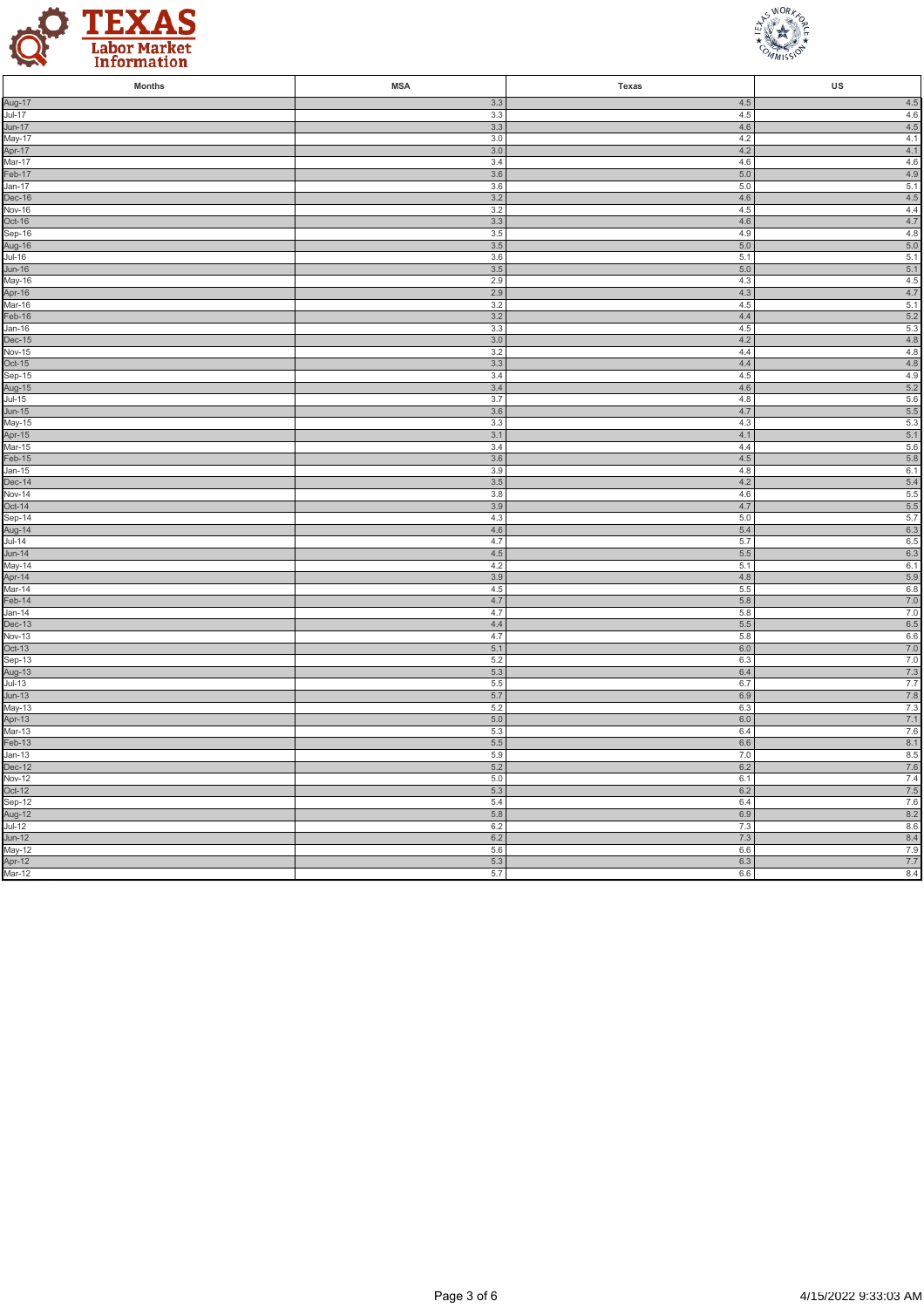

-5% 0% 5%







| Annual Growth Rate Total Non-agricultural employment table |                         |                           |  |
|------------------------------------------------------------|-------------------------|---------------------------|--|
| Month                                                      | <b>Employment Count</b> | <b>Annual Growth Rate</b> |  |
| Mar-22                                                     | 1222700                 | 8.5%                      |  |
| $Feb-22$                                                   | 1215700                 | 9.3%                      |  |
| Jan-22                                                     | 1202300                 | 8.5%                      |  |
| Dec-21                                                     | 1220200                 | 8.8%                      |  |
| <b>Nov-21</b>                                              | 1217200                 | 9.2%                      |  |
| $Oct-21$                                                   | 1204300                 | 9%                        |  |
| Sep-21                                                     | 1183400                 | 9.4%                      |  |
| -<br>Aug-21                                                | 1178000                 | 9.8%                      |  |
| $Jul-21$                                                   | 1175100                 | 10.6%                     |  |
| $Jun-21$                                                   | 1167300                 | 10.1%                     |  |
| May-21                                                     | 1153000                 | 11.9%                     |  |
| Apr-21<br>Mar-21                                           | 1142400                 | 13.6%                     |  |
|                                                            | 1127100                 | $-0.9%$                   |  |
| $Feb-21$                                                   | 1112300                 | $-2.6%$                   |  |
| Jan-21                                                     | 1108300                 | $-2.3%$                   |  |
| $Dec-20$                                                   | 1121000                 | $-2%$                     |  |
| <b>Nov-20</b>                                              | 1114800                 | $-2.5%$                   |  |
| $Oct-20$                                                   | 1104600                 | $-2.6%$                   |  |
| Sep-20                                                     | 1082200                 | $-3.5%$                   |  |
| Aug-20<br>Jul-20                                           | 1072500                 | $-4.1%$                   |  |
|                                                            | 1062600                 | $-4.8%$                   |  |
| Jun-20                                                     | 1060500                 | $-5.4%$                   |  |
| May-20                                                     | 1030700                 | $-7.6%$                   |  |
| Apr-20                                                     | 1005400                 | $-9.5%$                   |  |
| $Mar-20$                                                   | 1137800                 | 3.1%                      |  |
| $Feb-20$                                                   | 1142500                 | 3.9%                      |  |
| Jan-20                                                     | 1133900                 | 4.3%                      |  |
| Dec-19                                                     | 1144400                 | 4%                        |  |
| Nov-19<br>Oct-19                                           | 1143900                 | 4%                        |  |
|                                                            | 1134200                 | 3.7%                      |  |
| Sep-19                                                     | 1121300                 | 3.8%                      |  |
|                                                            | 1118600                 | 4%<br>4%                  |  |
|                                                            | 1115800                 |                           |  |
| Jun-19<br>May-19                                           | 1121000<br>1115300      | 3.6%<br>3.8%              |  |
| Apr-19                                                     | 1110900                 | 4.1%                      |  |
| <u>Mar-19</u>                                              | 1103500                 | 4%                        |  |
| Feb-19                                                     | 1099700                 | 4.2%                      |  |
| Jan-19                                                     | 1087000                 | 4.1%                      |  |
| Dec-18                                                     | 1100300                 | 4.2%                      |  |
|                                                            | 1100300                 | 4.3%                      |  |
| Nov-18<br>Oct-18                                           | 1093500                 | 4.2%                      |  |
| Sep-18                                                     | 1080000                 | 4.1%                      |  |
|                                                            | 1075800                 | 4.3%                      |  |
| Aug-18<br>Jul-18                                           | 1072600                 | 4.1%                      |  |
| Jun-18                                                     | 1082000                 | 4%                        |  |
|                                                            | 1074100                 | 3.7%                      |  |
| May-18<br>May-18<br>Apr-18                                 | 1067000                 | 3.6%                      |  |
|                                                            | 1061400                 | 3.6%                      |  |
| . .<br>Mar-18<br>Feb-18                                    | 1055600                 | 3.6%                      |  |
| Jan-18                                                     | 1044200                 | 3.5%                      |  |
| Dec-17                                                     | 1055900                 | 3.5%                      |  |
|                                                            | 1054600                 | 3.3%                      |  |
| Nov-17<br>Oct-17                                           | 1049500                 | 3.4%                      |  |
| Sep-17                                                     | 1037700                 | 3%                        |  |
|                                                            | 1031300                 | 3.1%                      |  |
| --<br>Aug-17<br>Jul-17                                     | 1030800                 | 3.1%                      |  |
| $Jun-17$                                                   | 1040500                 | 3.7%                      |  |
|                                                            |                         |                           |  |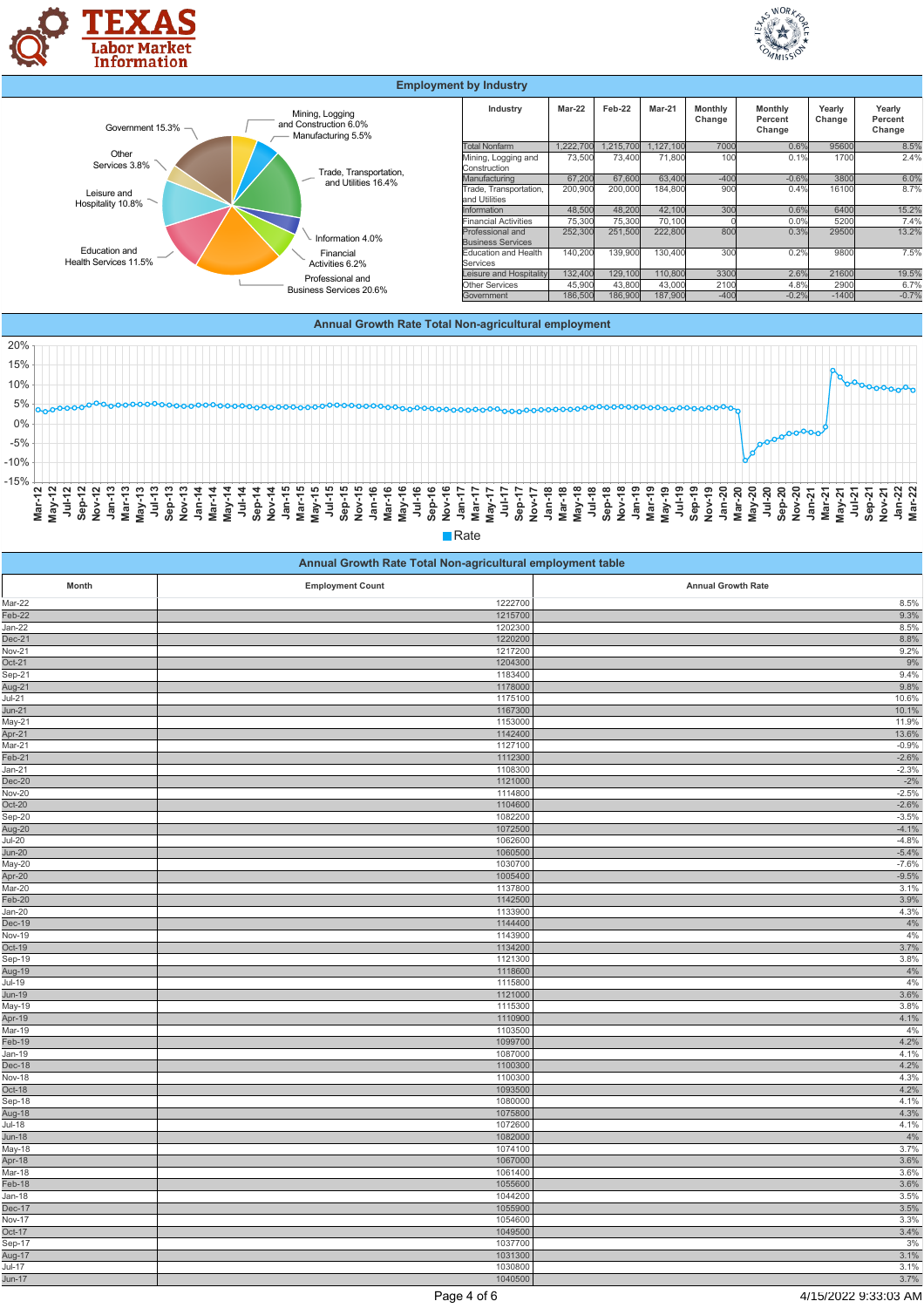



| Month                             | <b>Employment Count</b> | <b>Annual Growth Rate</b> |
|-----------------------------------|-------------------------|---------------------------|
| May-17                            | 1035900                 | 3.7%                      |
| Apr-17                            | 1029900                 | 3.4%                      |
| Mar-17                            | 1024600                 | 3.6%                      |
| Feb-17                            | 1018500                 | 3.4%                      |
| Jan-17                            | 1009100                 | 3.5%                      |
| Dec-16                            | 1020600                 | 3.4%                      |
| Nov-16<br>Oct-16                  | 1020500<br>1015400      | 3.6%<br>3.6%              |
| Sep-16                            | 1007500                 | 3.8%                      |
| Aug-16                            | 999900                  | 3.9%                      |
| $Jul-16$                          | 999600                  | 4%                        |
| $Jun-16$                          | 1003700                 | 3.6%                      |
| May-16                            | 998900                  | 3.8%                      |
| Apr-16                            | 995900                  | 4.2%                      |
| Mar-16                            | 988900                  | 4.1%                      |
| Feb-16                            | 984800                  | 4.4%                      |
| Jan-16                            | 975000                  | 4.5%                      |
| Dec-15                            | 987000                  | 4.4%                      |
| Nov-15                            | 985500                  | 4.4%                      |
| Oct-15                            | 979700                  | 4.6%                      |
| $Sep-15$                          | 970500                  | 4.6%                      |
| Aug-15                            | 962500<br>960700        | 4.7%<br>4.7%              |
| $\overline{J}$ ul-15<br>Jun-15    | 969100                  | 4.4%                      |
| May-15                            | 962200                  | 4.2%                      |
| Apr-15                            | 955800                  | 4.1%                      |
| Mar-15                            | 949900                  | 4%                        |
| $Feb-15$                          | 943400                  | 4.2%                      |
| Jan-15                            | 933300                  | 4.2%                      |
| $Dec-14$                          | 945700                  | 4.2%                      |
| <b>Nov-14</b>                     | 944200                  | 4%                        |
| $Oct-14$                          | 936700                  | 4.3%                      |
| Sep-14                            | 928100                  | 4%                        |
| Aug-14                            | 919700                  | 4.3%                      |
| $Jul-14$                          | 917700                  | 4.5%                      |
| <b>Jun-14</b><br>May-14           | 928300<br>923100        | 4.4%<br>4.5%              |
| Apr-14                            | 918400                  | 4.5%                      |
| Mar-14                            | 913500                  | 4.8%                      |
| Feb-14                            | 905800                  | 4.7%                      |
| Jan-14                            | 895300                  | 4.7%                      |
| Dec-13                            | 907300                  | 4.4%                      |
| $Nov-13$                          | 908200                  | 4.4%                      |
| $Oct-13$                          | 897900                  | 4.5%                      |
| Sep-13                            | 892000                  | 4.7%                      |
| <u>oop 18</u><br>Aug-13<br>Jul-13 | 881800                  | 4.8%                      |
|                                   | 878500                  | 5.1%                      |
| $Jun-13$                          | 888800                  | 4.9%                      |
| May-13                            | 883700                  | 4.9%                      |
| Apr-13<br>Mar-13                  | 878500<br>871600        | 4.9%<br>4.7%              |
| $Feb-13$                          | 864900                  | 4.7%                      |
| Jan-13                            | 855200                  | 4.4%                      |
| <b>Dec-12</b>                     | 869100                  | 4.9%                      |
| <b>Nov-12</b>                     | 870000                  | 5.2%                      |
| Oct-12                            | 859400                  | 4.7%                      |
| Sep-12                            | 851900                  | 4.1%                      |
| --<br>Aug-12<br>Jul-12            | 841600                  | $4\%$                     |
|                                   | 835700                  | 3.9%                      |
| Jun-12                            | 847300                  | 3.9%                      |
| May-12                            | 842500                  | 3.5%                      |
| Apr-12                            | 837500                  | $3\%$                     |
| Mar-12                            | 832800                  | 3.5%                      |